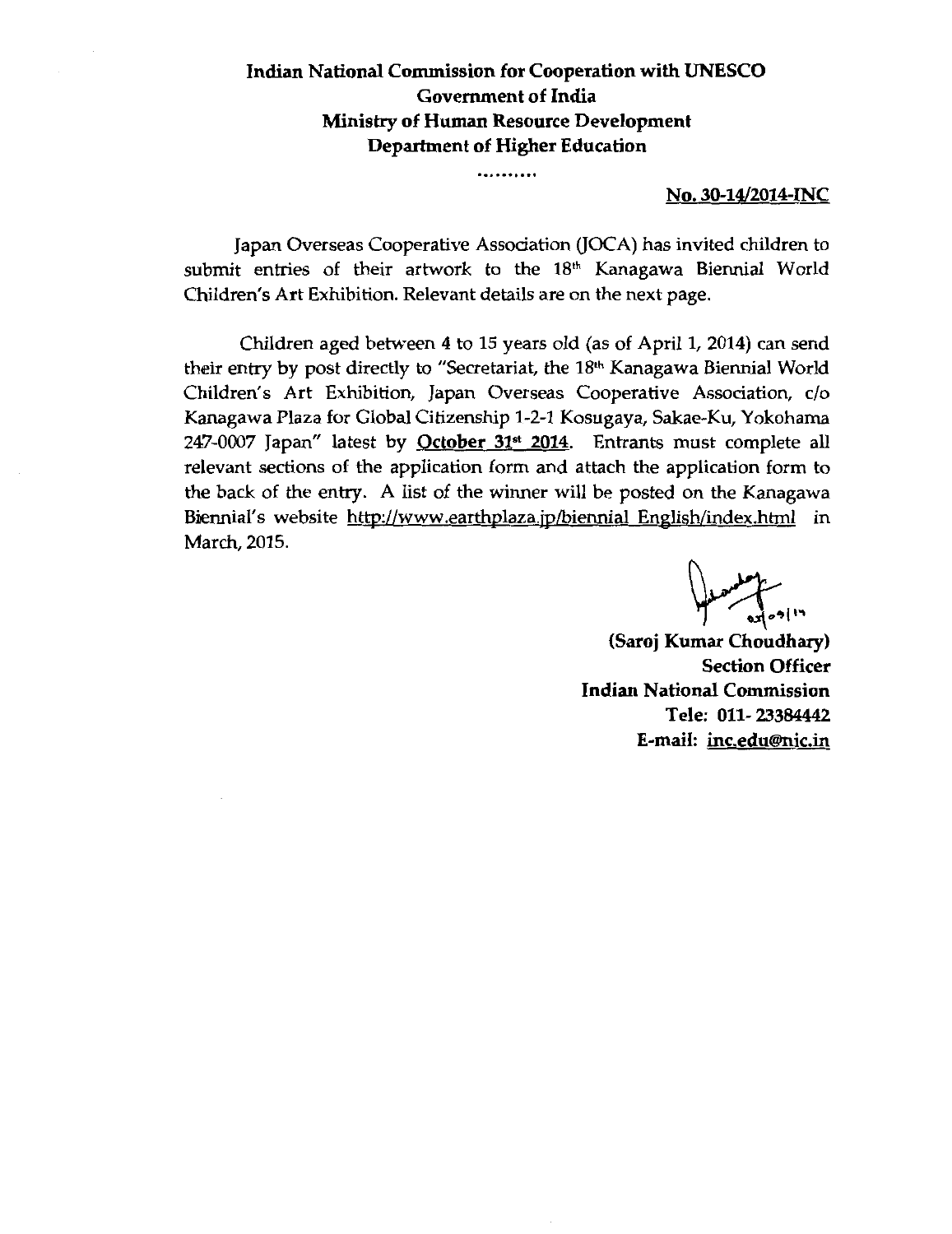

# **World Children's Art Exhibition**



17th Grand Prize " A New Nest of Pigeons" Choi kang Age8/M Republic of Korea Former Yugoslav Republic of Macedonia



17th Grand Prize " What's for Dinner Tonight ? " OSHIO Tsubomi Age6/F Yokohama City, Japan



17th Grand Prize" Untitled " Angela Filovska Age8/F

Sponsored by: Kanagawa Prefecture, Japan Overseas Cooperative Association, KINKO-BISO Co.,Ltd.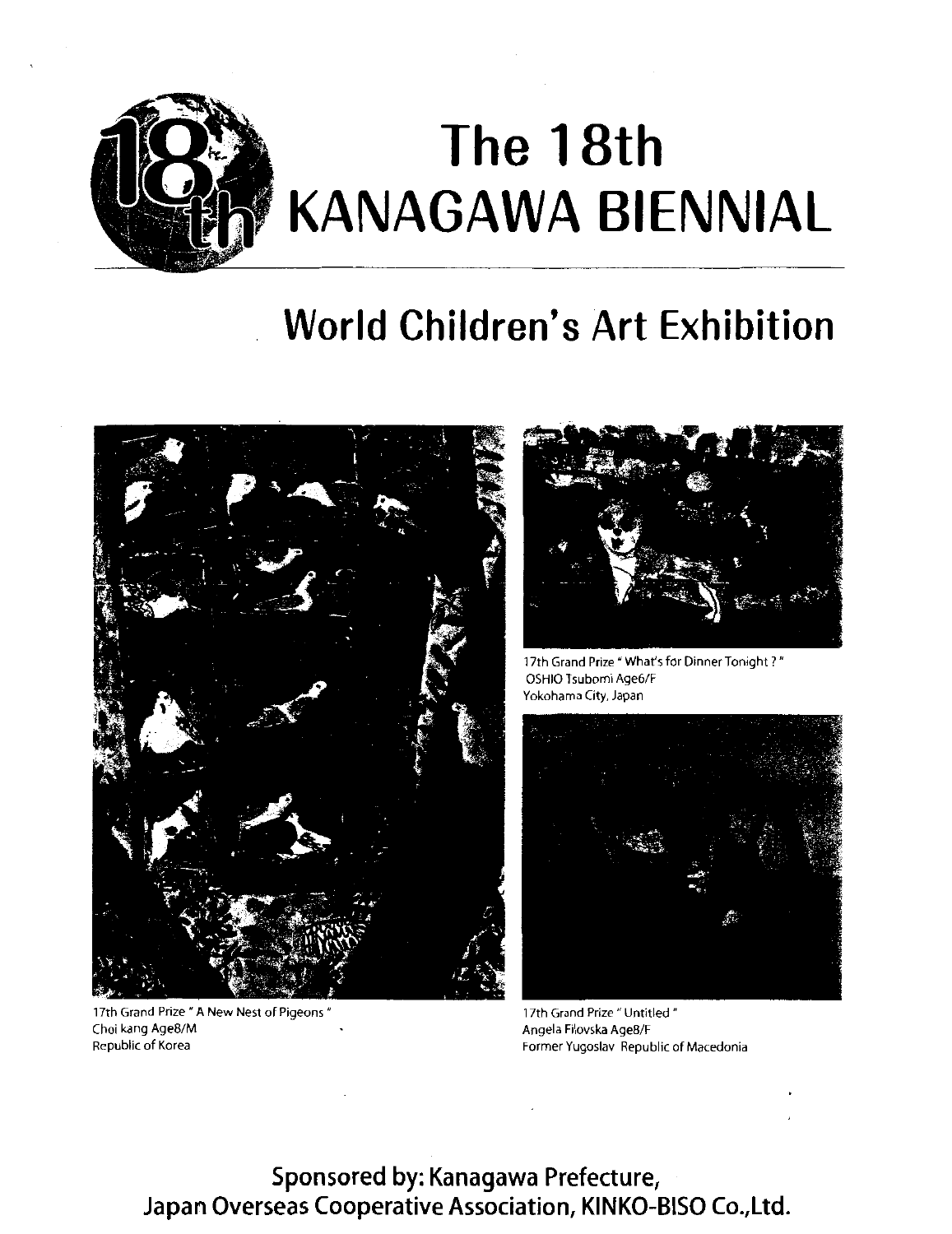**Others** 

[D All entries shall not be returned as a general rule.

[2] All ownership rights and copyright of the prize-winning entries shall belong to Kanagawa Prefecture. Entrants should give up all copyrights of their work to Kanagawa Prefecture.

Ill Entered pieces may be used in furthering international understanding and international exchange on the web, book, poster, calendar and school activities.

GJ The invitations for recipients of the Grand Prize are not planned.



Minister for Foreign Affairs Award "Freedom"





Minister for Internal Affairs and Communications Award "Win the Championship! Dodge Ball" SAGARA Yugo Age8/M Odawara City ,Japan



President of the United Nations Association of Japan Award "Zilklina" Zaklina Silagaile Age6/F Republic of Latvia



Chairperson of the Japan Committee of UNICEF Award "Sharing Toy" Lau You Gi Age4/M People's Republic of China



The National Council of Y'MCAs of Japan Award "My Dog" Martin Donchev Age9/M "Happening the Day" Republic of Bulgaria valencia valentina Villalobos Murillo Age9/F



President of the National Federation of UNESCO Association of Japan Award<br>"Happening the Day" United Mexican States



President of the Japan International Cooperation Agency Award "A Boy with a Hoe and His School" Luc Djidele Age13/M Republic of Bemn



President of the Japan Foundation Award "Magic Sounds of a Flute" Maxim Tsvetkov Age12/M Russian Federation



http://www.earthplaza.jp/biennial! \*You can download from the website in other languages: Arabian, Chinese, French, German, Japanese, Korean, Portuguese, Russian, Spanish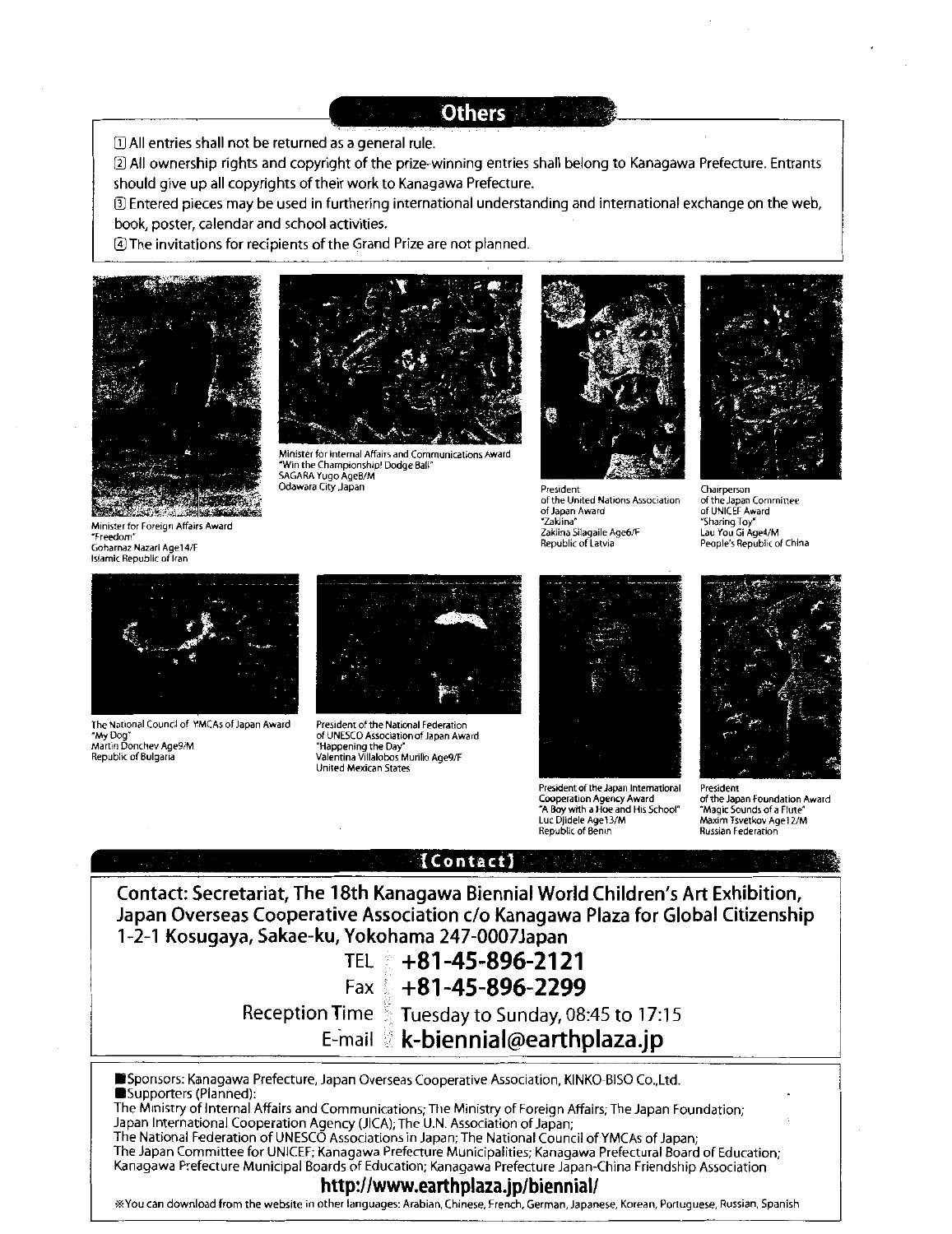

## **Judging Period and Notification of Awards**

Judging will start at the end of January 2015, and the winners will be selected by the end of February 2015. A list of the winners will be posted on the Kanagawa Biennial's website in March 2015.

# **http://www.earthplaza.jp/bienniai!English/index.html**

## **Award Ceremony and Exhibition**

| <b>1</b> Awards Ceremony | Date                                        | End of June 2015 (Tentative)                                                                                                                                    |
|--------------------------|---------------------------------------------|-----------------------------------------------------------------------------------------------------------------------------------------------------------------|
| 2 Exhibition             | Location<br>Exhibition's Period<br>Location | Kanagawa Plaza for Global Citizenship, Plaza Hall (2F)<br>end of June to August 2015 (Tentative)<br>Kanagawa Plaza for Global Citizenship, Exhibition Hall (3F) |

### **Awards** '

| 1 Grand Prize    | Kanagawa Prefecture Governor's Prize - Three awards (One entry from residents of<br>Kanagawa Prefecture / Two overseas entries)                                                                                                                                                                                                                                                                                                                                                                                                                                                    |
|------------------|------------------------------------------------------------------------------------------------------------------------------------------------------------------------------------------------------------------------------------------------------------------------------------------------------------------------------------------------------------------------------------------------------------------------------------------------------------------------------------------------------------------------------------------------------------------------------------|
| 2 Special Prize  | The Minister of Internal Affairs and Communications Special Prize (awarded to one<br>resident of Kanagawa Prefecture); The Minister of Foreign Affairs Special Prize<br>(awarded to one overseas entry)<br>The Japan Foundation President's Prize; The Japan International Cooperation Agency<br>President's Prize; The U.N. Association of Japan President's Prize; The National<br>Federation of UNESCO Associations in Japan President's Prize; The National Council of<br>YMCAs of Japan Prize; The Japan Committee for UNICEF President's Prize<br>(Total Special Prizes: 50) |
| 3 Selected Prize | Approximately 467 entries                                                                                                                                                                                                                                                                                                                                                                                                                                                                                                                                                          |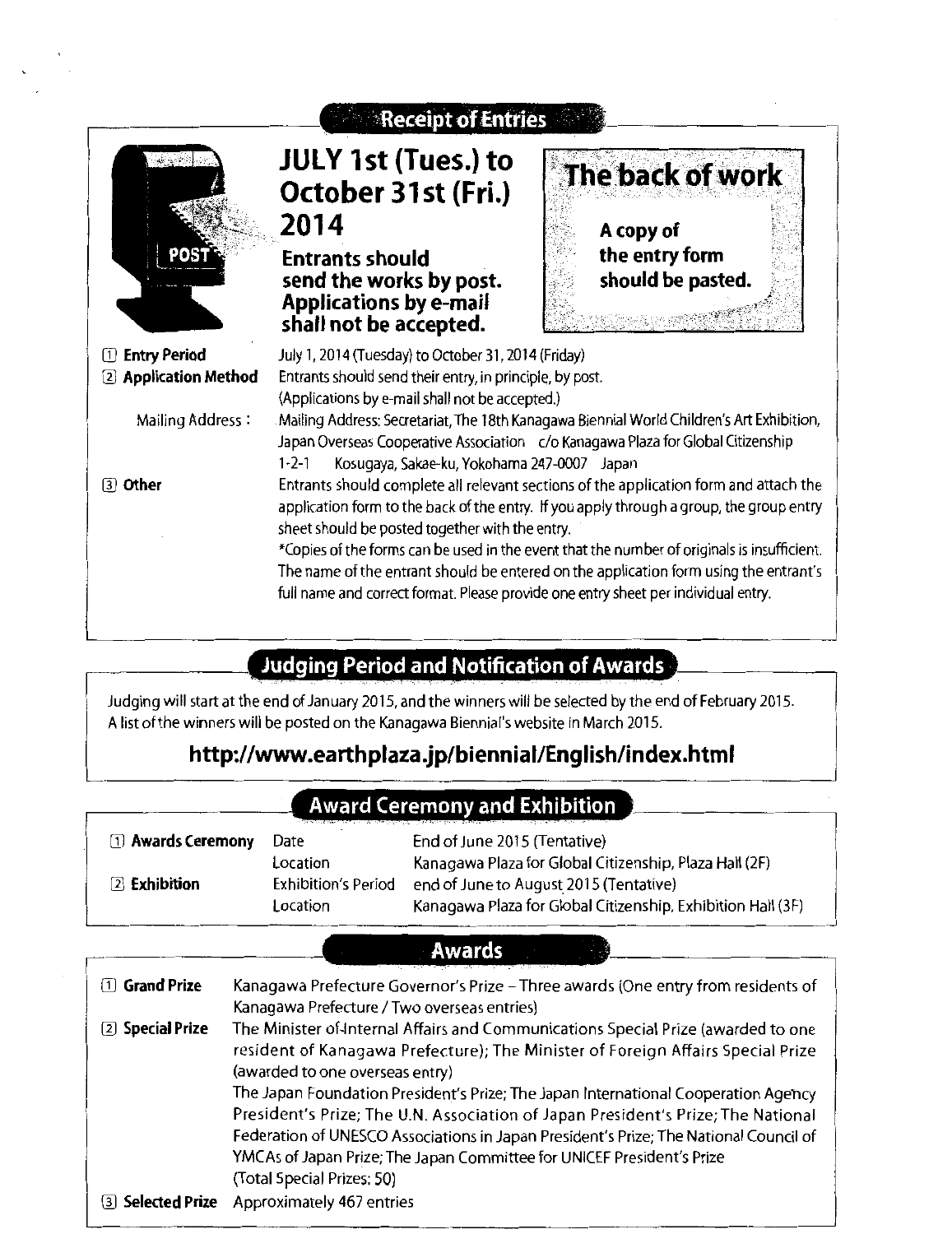# **The 18th Kanagawa Biennial World Children's Art Exhibition Application Guidelines** :,

The Kanagawa Biennial World Children's Art Exhibition has been held every two years since 1981. Held in Kanagawa Prefecture to the south of Tokyo, this event exhibits children's art from all over the world, and is intended to use the power of painting to foster the dreams and creativity of today's young children who will go on to become the leaders of tomorrow. The exhibition is also intended to further understanding of the world's diverse cultures and differences in global lifestyles.

The previous 17th Kanagawa Biennial World Children's Art Exhibition was held in July 2013, and saw over 24,000 individual entries from 92 countries and a regional nation. Looking to build on this success, the 18th exhibition is scheduled to be held from the end of June to August 2015 and we look forward to another record intake of entries.